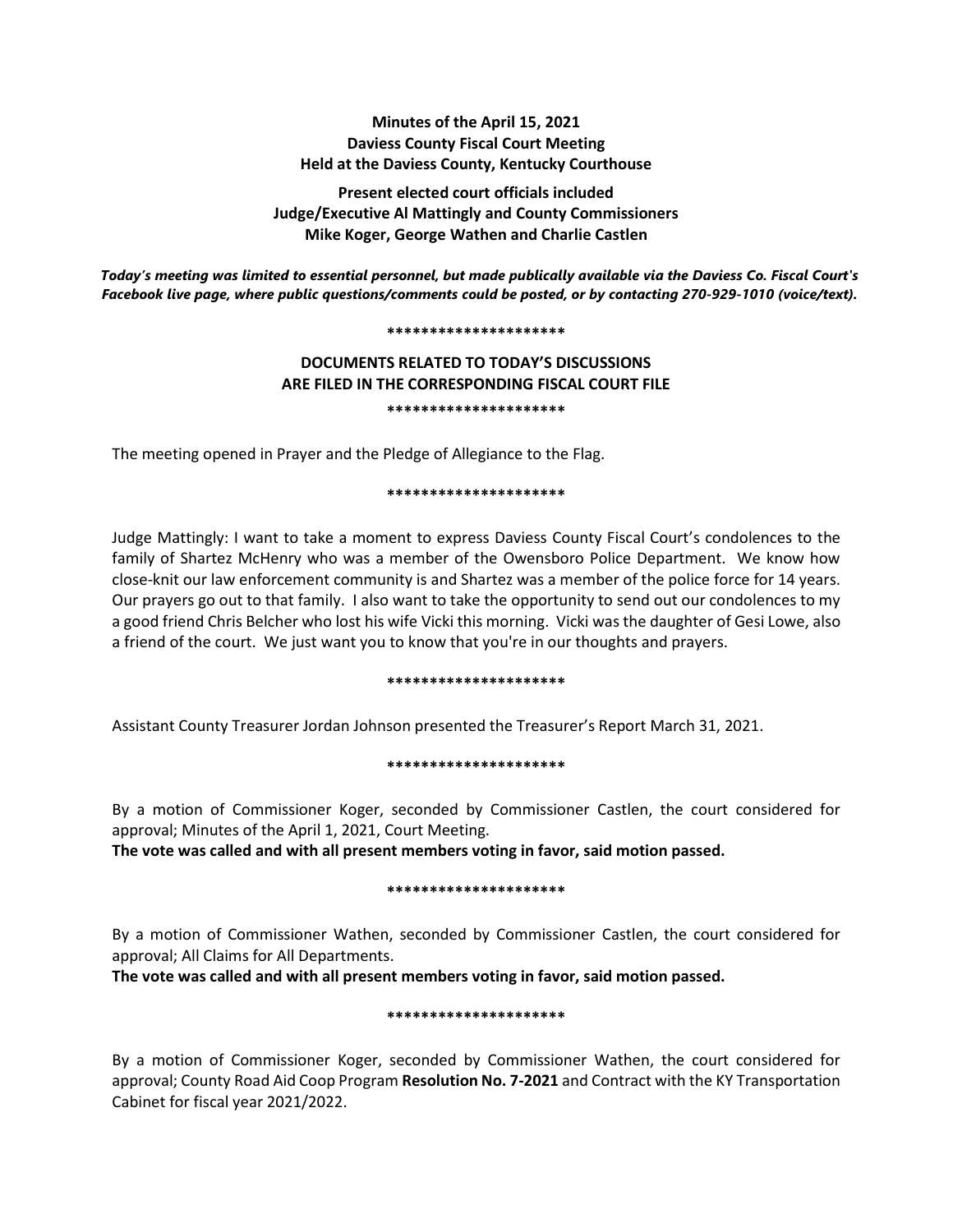Mr. Johnson: This agreement allows for the provision of county road aid funds for construction, and/or maintenance of certain roads and bridges within the county. These funds are derived from the state gas tax allocated via the fifths formula. This year's apportionment is \$1,525,161. We will receive 97% of this figure, which is \$1,479,407. The remaining 3% is withheld by the state in an emergency fund. This agreement is the same as in prior years with the exception of how funds are distributed. Historically, they were distributed on a strict 60/40 methodology on certain dates throughout the fiscal year. However, for this apportionment, funds will be distributed based on available KYTC financial resources. We anticipate no issues with this alteration.

# **The vote was called and with all present members voting in favor, said motion passed.**

## **\*\*\*\*\*\*\*\*\*\*\*\*\*\*\*\*\*\*\*\*\***

By a motion of Commissioner Wathen, seconded by Commissioner Koger, the court considered for approval; Passageway Easement with G.L.O.F., LLC.

Judge Mattingly: This has to do with an easement that gives passage from one piece of property owned by Diamond Lake to another piece of property by Diamond Lake. We happen to have bought the property and when we closed off the water rights, we also closed the easement off. This will restore that easement.

Commissioner Castlen: This will go with any future property owner, correct?

Judge Mattingly: Yes, it will.

**The vote was called and with all present members voting in favor, said motion passed.**

## **\*\*\*\*\*\*\*\*\*\*\*\*\*\*\*\*\*\*\*\*\***

By a motion of Commissioner Castlen, seconded by Commissioner Wathen, the court considered for approval; Amended Material Handler Lease Agreements with Ricky Moore Trucking, LLC.

David Smith: About a year ago, we approved the original agreement with Ricky Moore regarding this material handler. That agreement implied that Mr. Moore would be the handler's owner following agreed upon terms. This amendment rectifies this agreement to more fully state the handler is a "lease-to-own" piece of equipment, at which time Mr. Moore pays it off, he shall have full ownership of that handler.

Judge Mattingly: That was the intent of the original agreement, but Mr. Moore asked the court to make this amendment. It also had some tax consequences.

# **The vote was called and with all present members voting in favor, said motion passed.**

## **\*\*\*\*\*\*\*\*\*\*\*\*\*\*\*\*\*\*\*\*\***

By a motion of Commissioner Koger, seconded by Commissioner Wathen, the court considered for approval; Hire Julie Gray as a Veterinarian eff. upon successful completion of pre-employment screening.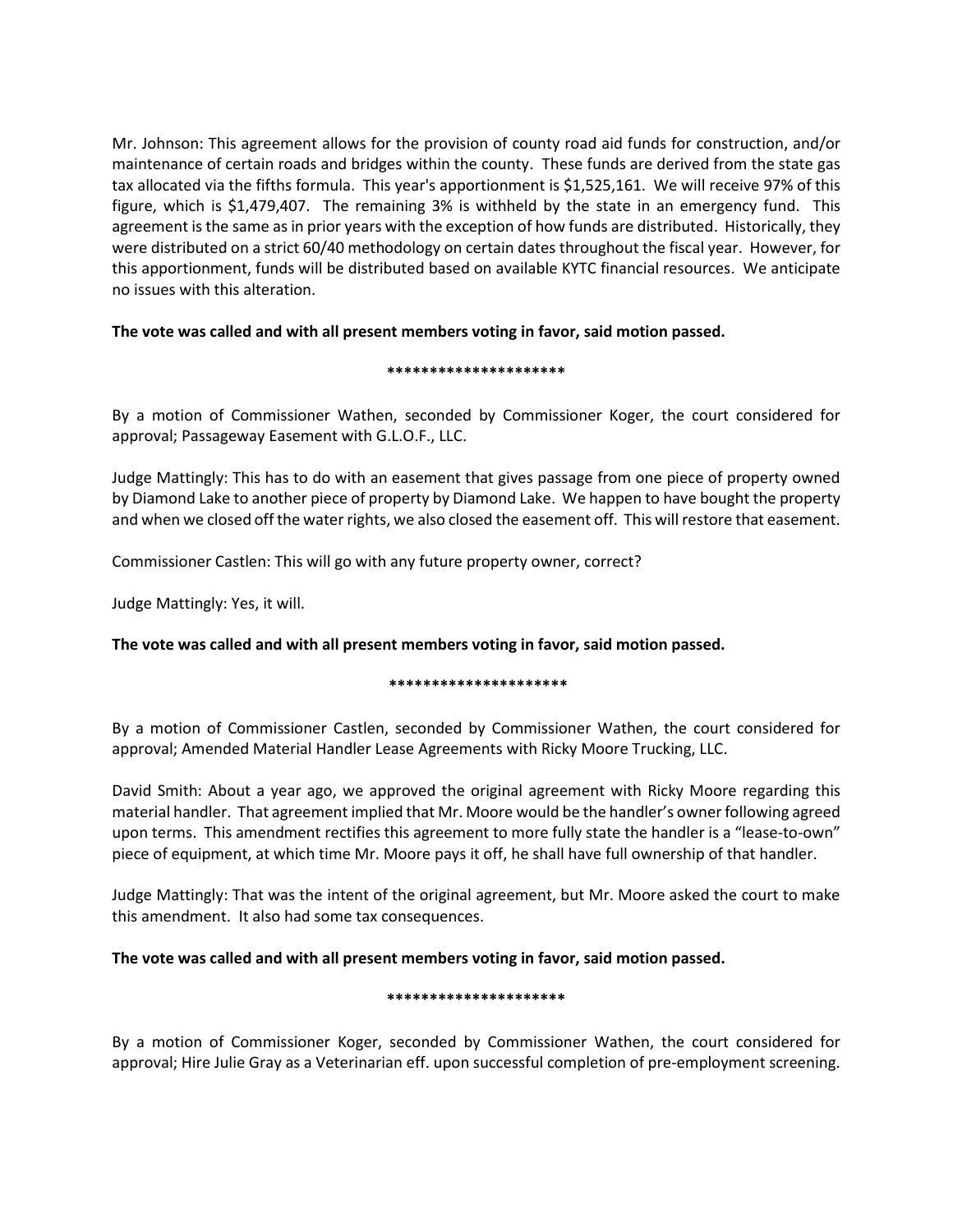Judge Mattingly: This is something we have talked about for about a year. We found it difficult to get the sheltered animals the appropriate and timely veterinary services. We actually submitted RFP's to local veterinarians, which no replies were received. At that point, we were faced selecting one of two paths. We could increase the euthanasia rate or we could construct an onsite clinic and hire a veterinarian to operate it. We chose the latter. Soon, we will have a facility designed and constructed, which will be located at the operations center. I don't want to say we will do all of our veterinarian services out there because we are not going to be able to do major surgeries and things like that, but predominantly the spay and neuters and those kinds of things that we need to do on animals before we adopt them or send them out.

David Smith: Dr. Gray will begin employment on 4/5/21 and will be a vital part in clinic's design.

# **The vote was called and with all present members voting in favor, said motion passed.**

### **\*\*\*\*\*\*\*\*\*\*\*\*\*\*\*\*\*\*\*\*\***

By a motion of Commissioner Castlen, seconded by Commissioner Wathen, the court considered for approval; Hire Garrett Snyder and Nathan Lanham as Road Dept. Seasonal Interns eff. upon successful completion of pre-employment screenings.

**The vote was called and with all present members voting in favor, said motion passed.**

### **\*\*\*\*\*\*\*\*\*\*\*\*\*\*\*\*\*\*\*\*\***

By a motion of Commissioner Wathen, seconded by Commissioner Koger, the court considered for approval; Hire John Sampley as a Part-Time, Year-Around worker in the Parks Dept. eff. upon successful completion of pre-employment screenings.

**The vote was called and with all present members voting in favor, said motion passed.**

## **\*\*\*\*\*\*\*\*\*\*\*\*\*\*\*\*\*\*\*\*\***

By a motion of Commissioner Wathen, seconded by Commissioner Castlen, the court considered for approval; Hire Joseph Schmid as a Seasonal Worker at Yellow Creek Park eff. upon successful completion of pre-employment screening.

**The vote was called and with all present members voting in favor, said motion passed.**

### **\*\*\*\*\*\*\*\*\*\*\*\*\*\*\*\*\*\*\*\*\***

By a motion of Commissioner Koger, seconded by Commissioner Wathen, the court considered for approval; Hire Kenneth Rideout, Drake Renfrow, and Martin Hamilton as Seasonal Workers at Panther Creek Park eff. upon successful completion of pre-employment screenings.

**The vote was called and with all present members voting in favor, said motion passed.**

## **\*\*\*\*\*\*\*\*\*\*\*\*\*\*\*\*\*\*\*\*\***

By a motion of Commissioner Koger, seconded by Commissioner Castlen, the court considered for approval; Reappoint Bryan Reynolds (S6T) #5.2.2021 & Gesi Lowe (S3T) #5.1.2021 to the DC-SWEEP Board; TERMS: 5/1/21 – 5/1/2024.

**The vote was called and with all present members voting in favor, said motion passed.**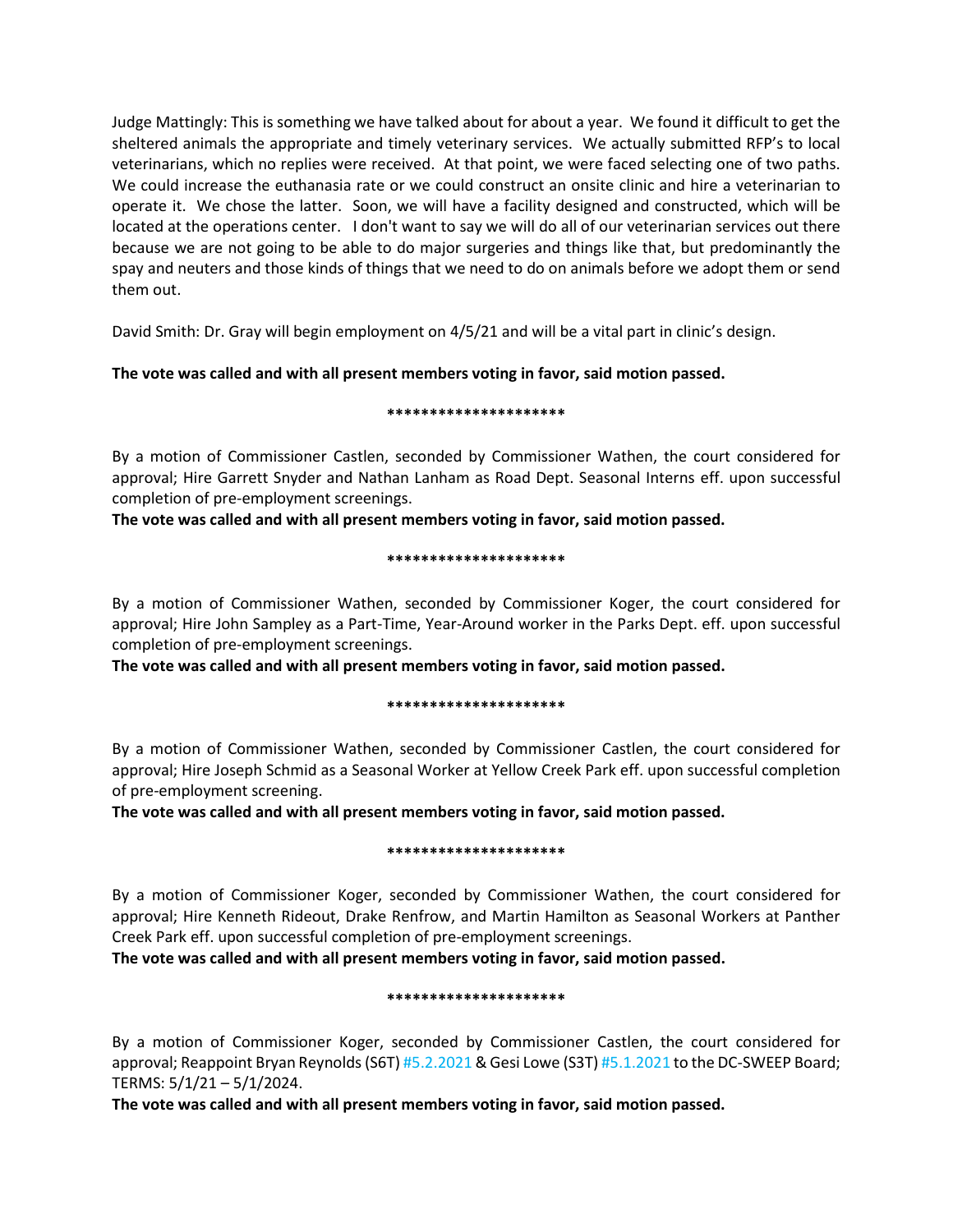#### **\*\*\*\*\*\*\*\*\*\*\*\*\*\*\*\*\*\*\*\*\***

By a motion of Commissioner Wathen, seconded by Commissioner Castlen, the court considered for approval; Appoint Gail Niehaus #5.4.2021 (Dana Thornberry S3T) to the PVA Assessment Appeals Board; TERM: 5/3/21 – 5/3/2024.

**The vote was called and with all present members voting in favor, said motion passed.**

#### **\*\*\*\*\*\*\*\*\*\*\*\*\*\*\*\*\*\*\*\*\***

By a motion of Commissioner Wathen, seconded by Commissioner Castlen, the court considered for approval; **Second Reading of KOC 921.676 (2021) 03-2021:** An Ordinance Amending a Zoning Classification Set Forth in the County Zoning Ordinance of February 5, 2004.

## **Comments:**

Judge Mattingly: We had folks on both sides of this issue here with us last time, including some petitioners. The court afforded all, including others who attended the February 2021, OMPC rezoning meeting the opportunity to express their concern. The court has thoroughly reviewed all of the evidence with regard to this rezoning. This court has a few options pertaining to rezoning petitions: We could have thrown everything out and held our own findings of facts, which we have not done, nor do I think that would be wise. We could have done nothing and in about a month, it would automatically become law, which I don't think is fair to either side. We could have reviewed all of the evidence and made a decision as to whether we uphold or overturn the planning commission's decision to rezone, which we are doing. Tonight, we will make that determination by voting on this ordinance. A favorable vote will uphold the planning commission's decision and a vote no will overturn said decision. Earlier today, Commissioner Wathen and I discussed points made by both sides. The folks who filed appeals, and I think we all agree that nobody likes to see a change in their neighborhood, particularly the addition of an apartment complex next to an existing single-family residential neighborhood, but at the same time, a residence is a residence regardless of it being single family, multi-family, or mixed use. I know there was some concern discussed with regard to the rezoning being a commercial operation because they were going to be leasing property. There was concern voiced about the need for a traffic study due to the adjoining narrow county roads and their ability to adequately handle the additional traffic. The requirement threshold for a traffic study to be done is for complexes which exceed 140 units, and this one does not meet that threshold. As far as I'm concerned, if there's a group of people who believe that should be changed, I think they should petition the OMPC, the county engineer's office, and the state where we get these rules and regulations from to make that change, but you don't change it when somebody has started the process.

Commissioner Wathen: I would like to see, as a condition, that some sort of screening be required on both roads. I think it would be beneficial to the existing neighborhoods.

Judge Mattingly: We can certainly add conditions to this. We would need a motion and a second to include additional conditions. I agree with you on the screening concern. One of the concerns I have is when you have apartments, a lot of times you have young folks and where there are young folks you have kids and when you have apartments that are so close to county roads, not county streets these are county roads, kids tend to be rambunctious and don't look where they are running. They can find themselves running out in the road, and I would hate to see a child run out into one of those county roads and get hit. The first condition that I would like to add would be to construct ornamental fencing within the property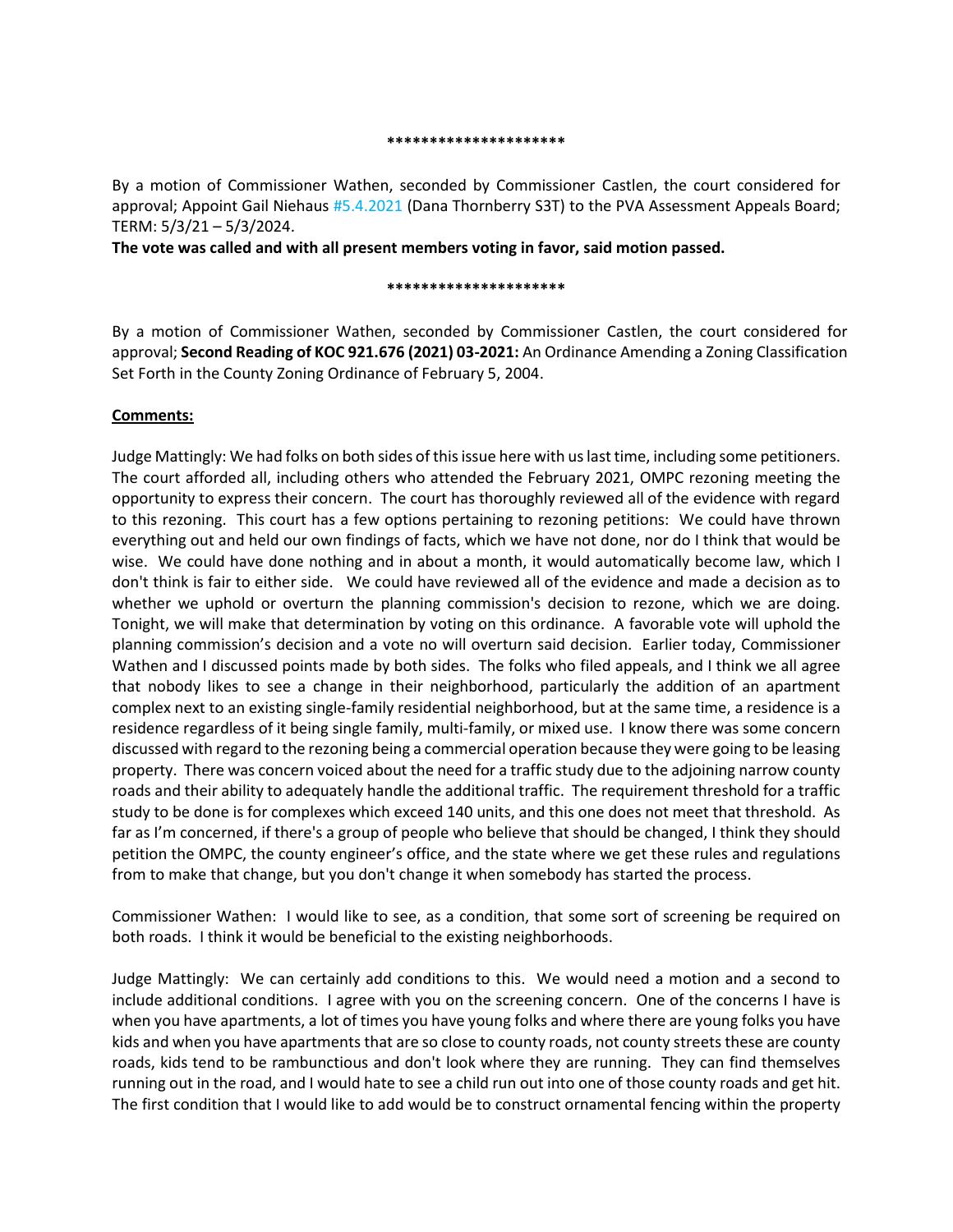boundaries and outside of the easement down the Daniels Lane side down the Hayden Road and actually down that west side where the single family homes are located. That kind of keeps the children confined into the apartment complex. We must be careful, and the county engineer assures me that he will be consulted regarding site triangles. I don't want to require screening and end up having it placed and it block people from being able to see and get out on the road, and at the same time, we don't want to block the site triangle at Daniels Lane and Hayden Road. Then the second thing that you do, and you can't put enough screening in there to completely block out the apartments. What you do is, you kind of put screening in to break up the outline of the apartments. I think that we would like to see screening along the property boundaries, meaning along the east, south, and west sides. Screening to include trees no more than 30 foot apart and again, being cognizant not to block the view for anyone travelling throughout. I think when the development plat is presented to OMPC, the additional screening conditions will follow the will of the court.

By a motion of Judge Mattingly, seconded by Commissioner Castlen, the court considered for approval; Amending this ordinance to add the following conditions:

- **Condition #6:** Ornamental fencing to be installed within the property boundaries and outside the easement down the east, south, and west sides.
- **Condition #7:** Construct screening along the property boundaries with trees no more than 30 feet apart down the east, south, and west sides, taking into consideration the site triangles at the entrance and exit to the apartments and at Daniels Lane.

[OMPC approved conditions 1 – 5 during their Feb 2021 meeting. The above makes conditions 6 & 7.]

# **Without public comment, the vote was called and with all present members voting in favor, said motion to amend passed.**

Judge Mattingly: Now I call for a vote on the ordinance, as amended.

**Without public comment, the vote was called and with all present members voting in favor, said motion passed.**

**\*\*\*\*\*\*\*\*\*\*\*\*\*\*\*\*\*\*\*\*\***

No other business was presented.

**\*\*\*\*\*\*\*\*\*\*\*\*\*\*\*\*\*\*\*\*\***

No Public Comments were received.

**\*\*\*\*\*\*\*\*\*\*\*\*\*\*\*\*\*\*\*\*\***

Comments by Daviess County Fiscal Court:

Commissioner Koger: It was nice recently seeing ball tournaments taking place at Panther Creek Park.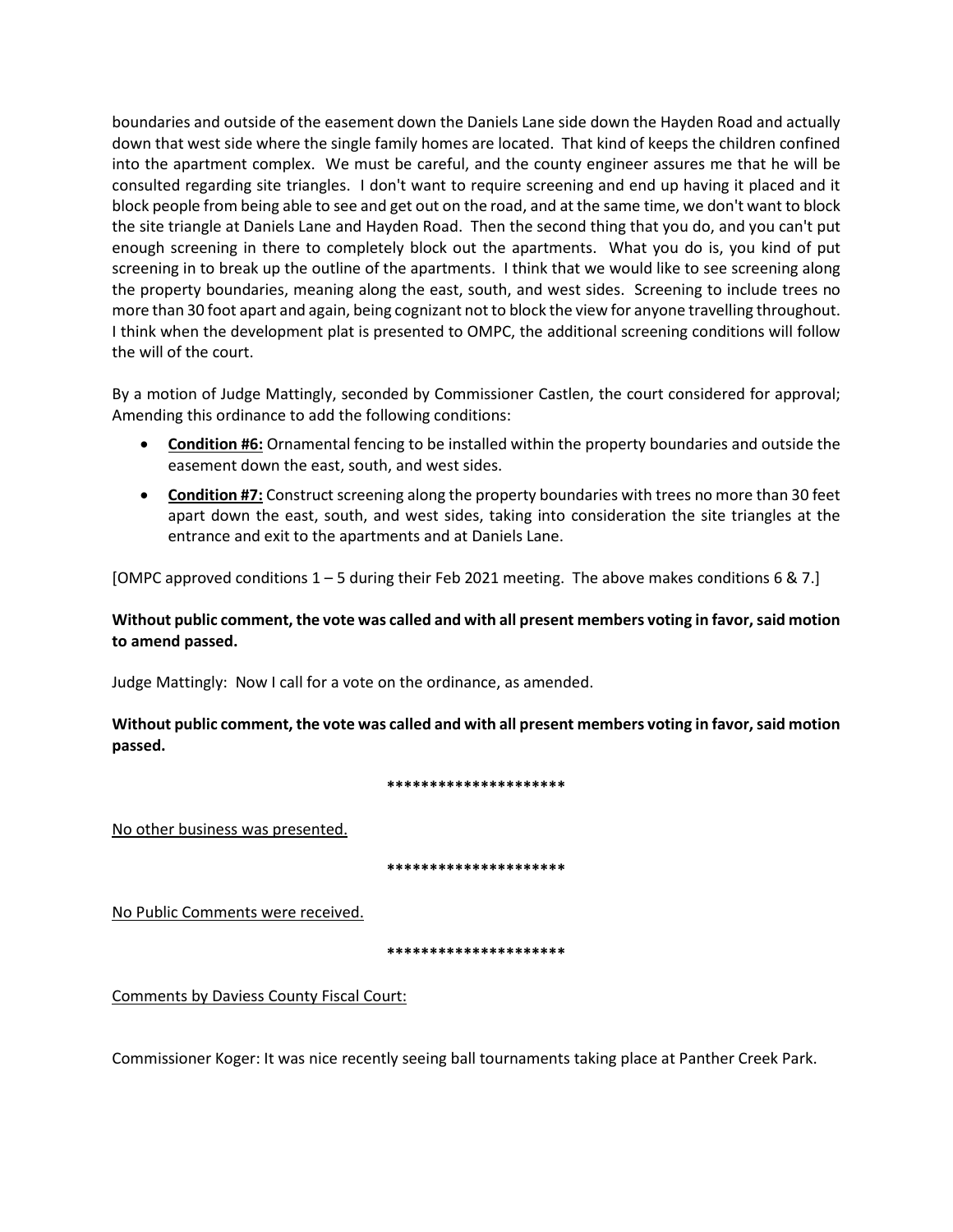Judge Mattingly: First, we did drop into the yellow, but have seen a recent up tick back taking us back to orange. I think that's just going to be for a short term. I hope, anyway. We don't see a large increase in the number of cases, as a result of spring break. We know that Henderson County recently had quite an increase in cases, which included an outbreak in their jail. I see a comment on our Facebook live page from someone berating the county for not enforcing all the governor's mandates. Actually, that is the health department's responsibility, and they have responded to a number of reported violations resulting in some shut downs. The county does not have the personnel and quite frankly neither does the Sheriff's Department or OPD to do those kinds of things. It was a health mandate, but one of the things that they said that just kind of bothered me was that Daviess County, because of the lack of enforcement by the city and the county folks, had more cases than Vanderburgh County and Vanderburgh County is twice as big as Daviess County. I don't have my figures in front of me, but that's just not true. Now, people are absolutely entitled to your own opinion, but you are not entitled to your facts. The CDC's website can prove that. What David and I found is that there is relatively little difference across the nation as to the number of cases per hundred thousand people, regardless of what mandates were put in place.

Judge Mattingly: We are near the end of a journey that started in June of last year, when a proposal was made to move the Confederate Monument off the Courthouse lawn. We delayed action, and I think rightly so, in order to give all interested parties an opportunity to express their opinion. In August 2020, the court voted 4-0 to move the monument from the courthouse lawn. We then formed a committee who were charged with taking public comments and return to the court some options. They did that in December 2020. They recommended the following few possible relocation sites:

- Owensboro Museum of Science and History (without the base, because their building couldn't handle both).
- Owensboro Museum of Fine Art (without the base, for the same reason as above).
- Move the base to the site of the Battle of Panther Creek on Hwy 431, contingent upon property owner approval.
- Elmwood Cemetery, but that site wasn't recommended directly to us.

Following the Holidays, I hoped we could decide on a location. However, of the above recommendations, either accommodations were not possible or the necessary approvals were not granted. I am currently working on another option with another entity and hope to have details ready to present at the May 20, 2021 court meeting. Until then, I ask for your patience. I understand there are folks who will say we have been patient for 120 years, and I understand that. I don't begin to understand the heartache that the monument causes you. I know the heartache that it causes those who want it to stay there, but we are working diligently to uphold the integrity of this court and do what the court voted to do back in August 2020.

### **\*\*\*\*\*\*\*\*\*\*\*\*\*\*\*\*\*\*\*\*\***

Without objection, Judge/Executive Mattingly adjourned the meeting.

**SO ORDERED THAT COURT STAND ADJOURNED.**<br>Judge-Executive Al Mattingly *Al MALL*<br>Commissioner Mike Koger *Mille Kooger* Commissioner George Wathen *Stronge Wather*